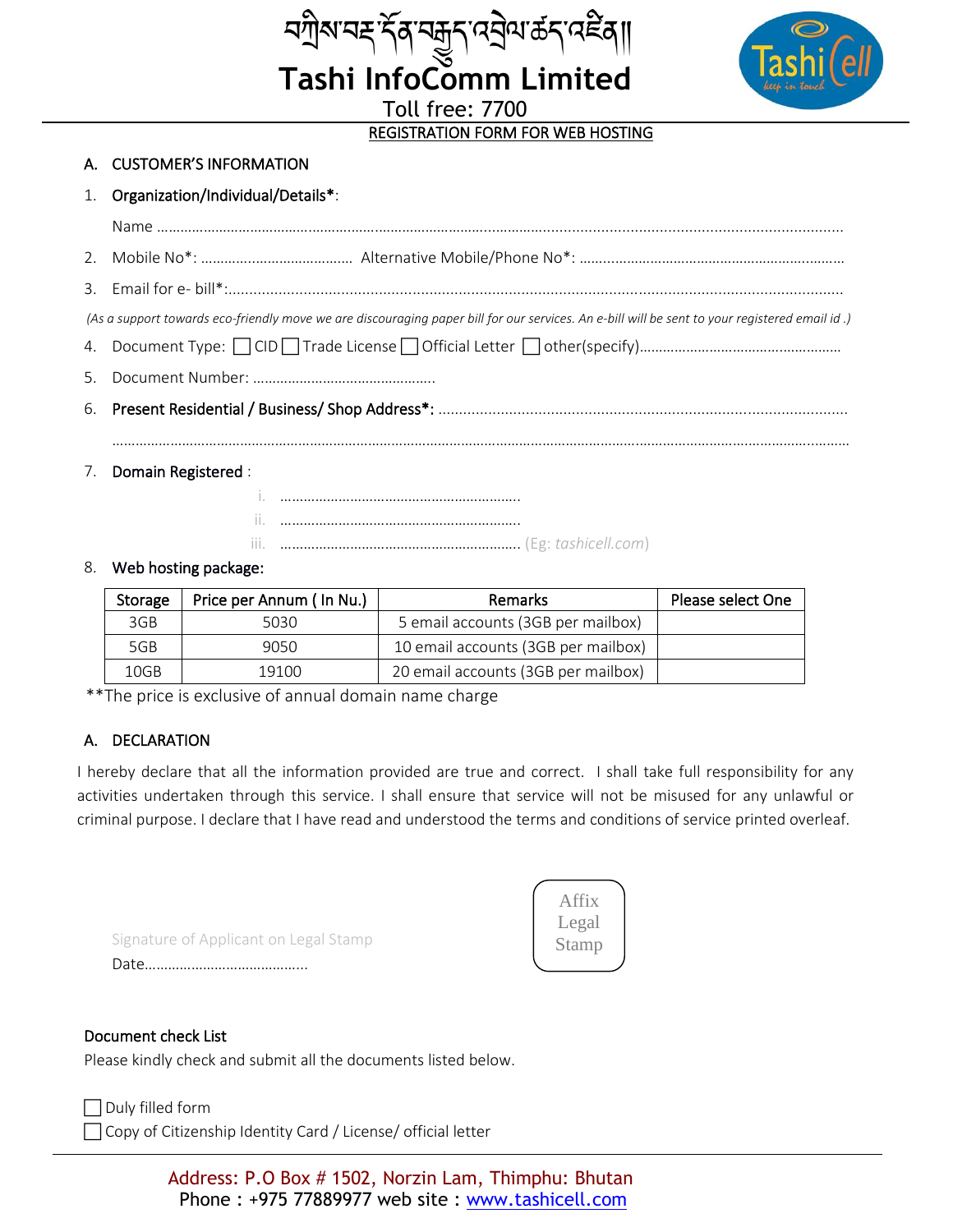| <i>ଵ</i> ग़ॆ॒ॺॱॺॾॱॸॣ॔ॺऺॱॼऀय़ऀ॑ॱॳॷॴॷॴॴ |  |
|---------------------------------------|--|
| <b>Tashi InfoComm Limited</b>         |  |
| <b>Toll free: 7700</b>                |  |

# 1. Services

1.1 TICL shall render memory and computing capacity available, on a server operated by TICL, for the storage of websites and for the operation of applications that can be utilized via the internet.

Terms and Conditions

- 1.2 TICL shall create, grant and maintain the connection between the server and the internet so that the data stored on the server can be transmitted to the calling computer without disruption and whenever required by external computers in the internet (clients) by means of the common internet protocols.
- 1.3 TICL shall endeavor to render the data, stored by the contract partner in accordance with the Terms and Conditions of the agreement, available to the global public via the internet 24 hours a day, seven days a week. TICL does not accept liability for successful access to the respective website, insofar as networks are used that are not exclusively operated by TICL or its direct contractors including their interfaces to third-party networks.
- 1.4 TICL shall schedule maintenance for the optimization and improvement of performance of the systems providing the services, which are, on principle, outside the usual business hours. During these maintenance times TICL may shut down its technical facilities as necessary and to a scope that is restricted to a minimum. The customer shall be informed of the execution of maintenance outside the above-mentioned maintenance times by e-mail in a timely manner.
- 1.5 Establishment of access statistics: TICL shall draw up access statistics on the web server for the customer. For this purpose, the server log files are evaluated on a daily basis. Customers can call current and historic statistics for whatever period required via a protected website. The historical statistics are stored for a period of at least two years.
- 1.6 Spam protection: TICL shall monitor the incoming e-mails of the customer and shall mark e-mails that most likely contain undesired advertising (so-called spam e-mails). TICL shall attempt to mark the emails as reliably as possible (marking of as many spam e-mails as possible, if possible, no marking of desired e-mails).

# 2. Responsibility of Customer

- 2.1 The customer is responsible for maintaining its data on the server. The customer is given a password and the internet address to alter and update the data.
- 2.2 The customer is obliged not to disclose the login information to unauthorized third parties. Customers shall inform TICL immediately if they obtain knowledge that unauthorized third parties are aware of the password.
- 2.3 Customers shall provide assurance that they do not enter any contents, which infringe legal regulations, third party personal rights and trademark rights or morality. Customers must in particular heed the data protection provisions to the benefit of the users.
- 2.4 In the event of an infringement of the above condition, customers are obliged to refrain from all further infringements, to compensate TICL for the resultant or resulting.
- 2.5 This does not affect TICL's right to take further measures, in particular to bar the contents and to issue an extraordinary notice of termination.
- 2.6 The following content and activities shall not be displayed or promoted by client nor associated in any way with Client's account.
	- a. Transmission, storage, or presentation of any information, data or material in violation of national laws.
	- b. Copyrighted material used without permission.
	- c. Material or activities to be threatening, obscene, disparaging, or hate-related.
	- d. Pornography, nudity, erotica, and sex-related merchandising, including link to adult content elsewhere.
	- e. Online games involving directly or indirectly money (casinos, poker, and so on).

Address: P.O Box # 1502, Norzin Lam, Thimphu: Bhutan Phone : +975 77889977 web site : www.tashicell.com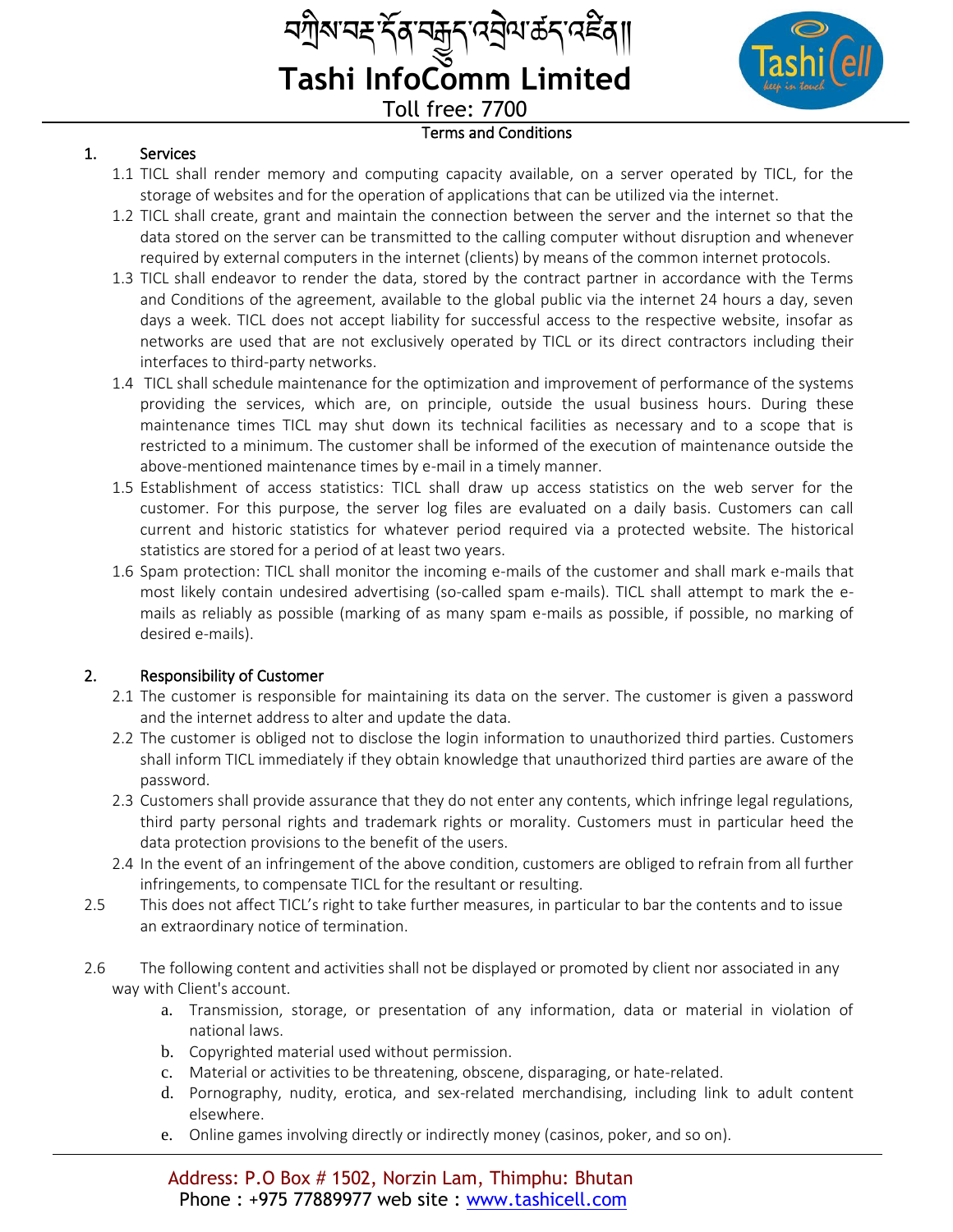



- f. Any scam or intentionally deceptive content and similar.
- g. Any content that promotes any illegal or prohibited activity.
- h. Any content that may be damaging to Provider's servers.
- i. Illegally distributed media (such as MP3, sounds, video, text, Pirated software, or any other media).
- j. Mass download sites
- k. Harassing, annoying, or otherwise interfering with any person's, groups, or organization's use or enjoyment of the Internet experience.
- l. Content and activities not complying with Bhutan InfoComm and Media Authority ( BICMA ) ACT.
- m. Any links, reference, or encouragement to any of the above.

2.7 Acceptable use of the service as per the directives, rules and regulations of BICMA

# 3. Responsibility of TICL

- 3.1 TICL is entitled to disrupt the connection between the stored data and the internet on a temporary basis (barring of the system) if sufficient indications in respect of illegal contents of the stored data exist, as the result of investigations by state authorities. The customer shall be informed of the bar and will be given the reason. The customer shall also be requested to remove the supposed illegal contents or to present their legality and prove it, if necessary.
- 3.2 If the customer operates programs on the rented storage space, which could negatively impact or, due to known security flaws, threaten the operating characteristics of the systems of TICL or its agents, TICL is entitled to immediately bar. The customer shall be informed immediately of the bar and should be given reasons.
- 3.3 If disruptions of system availability occur, the customer shall inform TICL of this immediately. TICL shall attempt to remove the disruption of availability immediately.
- 3.4 In the event of long-term, substantial defects of storage, TICL is entitled to remove the defects within certain period.
- 3.5 TICL maintain, control and owns any and all IP numbers and addresses that may be assigned to client and reserves the right to change or remove any and all IP numbers and addresses. Client shall keep the rights of ownership and use of his own domain name(s) even if Client changes Providers.

## 4. Liability

- 4.1 TICL is not responsible for the content of the customer saved data or the saved contents. TICL also does not accept liability for damage suffered by the customer due to alterations of the saved data by the customer or other internet users.
- 4.2 In addition, TICL is not liable for any damages caused by the circumvention of password protection and similar protection facilities through "hacking" on the server used by the customer. TICL and the customer are both informed of the fact that a binding assurance regarding the security of these protection facilities is not possible due to the manifold opportunities of unauthorized third parties to influence the system in and via the internet.

## 5. Charges and consideration

- 5.1 The web hosting fees are payable by the customer in advance, at the beginning of service and at the start of next cycle annually.
- 5.2 In the event that the agreed volumes are exceeded, the customer shall pay an additional fee. TICL shall inform the customer that the volumes have been exceeded.